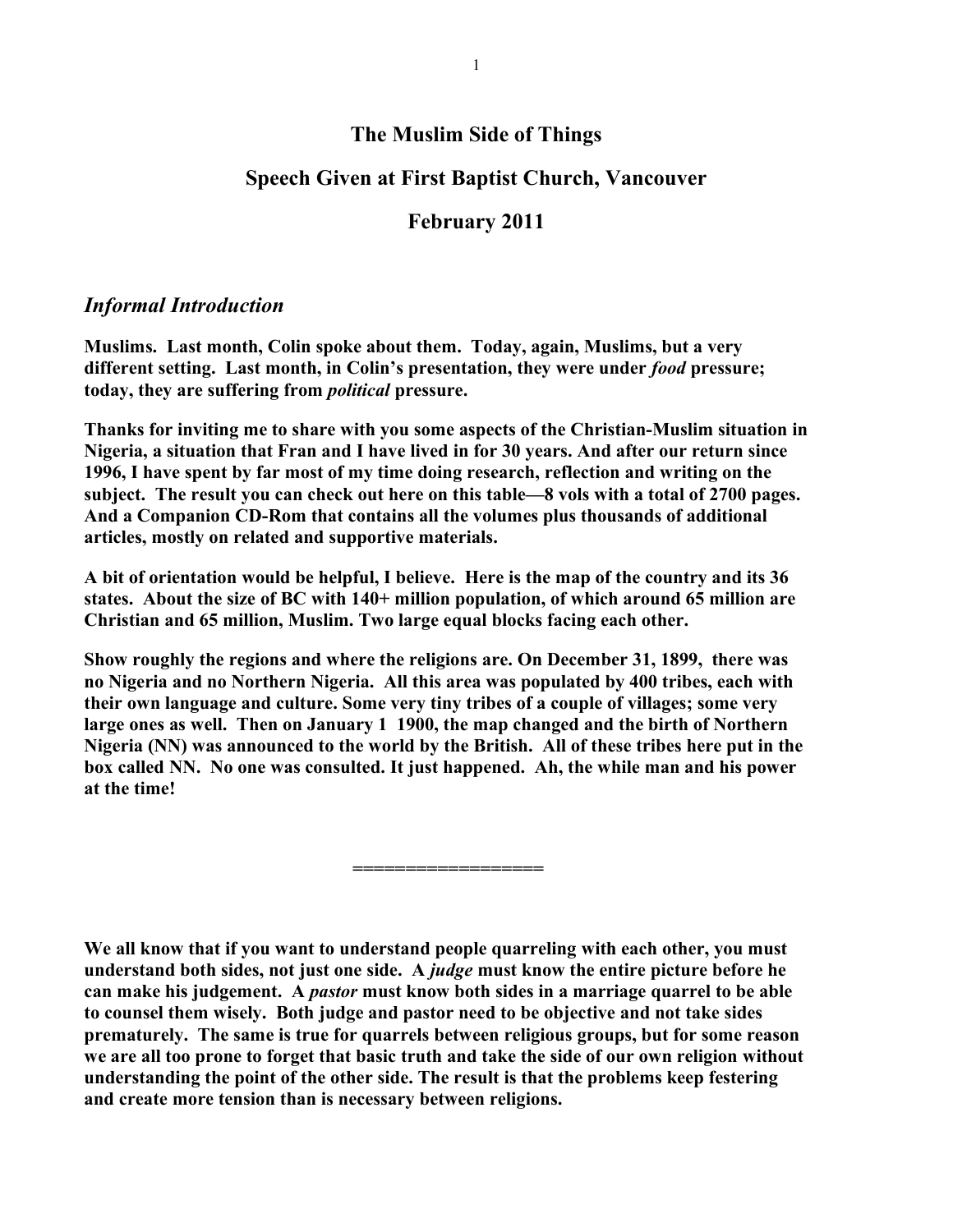**This morning I am going to explain the Muslim side of the Christian-Muslim struggle in Nigeria to help you understand the full picture. This does not mean I favour the Muslim side at the expense of my fellow Christians there. Christians** *are* **being persecuted and oppressed in certain parts of the country by Muslims. It's an ugly picture there. And deep down, I side with them and pray for them. However, they also contribute to the problem, due to historical reasons, to traditional reasons, to reasons of human nature and to problems created by us missionaries. Someday I would like the opportunity to explain all these reasons to you. But today, it's the Muslim side you will hear.**

**Islam has been in northern Nigeria ever since the 11th century. It came mostly via traders and their caravans from other West African locations and from across the Sahara Dessert, i.e. North Africa. At the beginning of the 19th century, Usman Danfodio took over the Sokoto Emirate and brought about a renewal or cleansing of the Muslim culture and religion by means of military conquest of much of NN. A century later, around 1900, when the British established the Protectorate of NN, there was a well-established and welldeveloped Muslim civilization. Usman Danfodio, the man of the hour in 1800, is now a major cultural icon, the architect of the culture the British found in place. He was a philosopher, theologian, poet, author, politician and warrior who placed his stamp on the culture. His emphasis was, among other things, on** *justice and on sharia (muslim law).* **It was a comprehensive religious legal system that covered all of life and was based on the Qur'an and some other Muslim traditions.** 

**In competition with their European counterparts, the British entered West Africa during the last half of the 19th century for economic purposes. First as traders without much government involvement. Eventually it became clear that they would lose out to the French if the British government did not get involved. And so, January 1, 1900, on behalf of the British government and after some fierce military battles, Lord Lugard announced the establishment of the Protectorate of NN.**

**They knew they would not be able to control or govern the country by themselves but would need the support of local rulers. So they established a system known as** *indirect rule,* **whereby they ruled via or through the existing system of emirs and chiefs. They did not establish a completely new way of governing the people, but used existing channels and structures. In order to gain their support, the British appointed the emirs and chiefs and ensured payment of their salaries. They now became kind of civil servants beholden to the colonial government, no longer to the people. It was a bargain. For being appointed and for having their salaries and other amenities guaranteed, these emirs over time lost their connection with their subjects and were no longer responsible to the indigenous structures but to the British. They now had vested interest in the colonial regime and made its continuation possible. They would constantly lecture their subjects to be peaceful and obey authorities and thus often sided with the occupiers. In due time, during the 1950s when it became necessary to prepare for independence once again, these emirs were involved in the negotiations and worked hard at retaining their privileged status in the national constitution. Emirs traditionally were the protectors of the people and of Islam, including sharia, but now they became oppressive and separated from their own people. Thus, indirect rule was one of the safety measures the British installed to create political and economic stability. Eventually, the people developed disrespect and hatred for those who**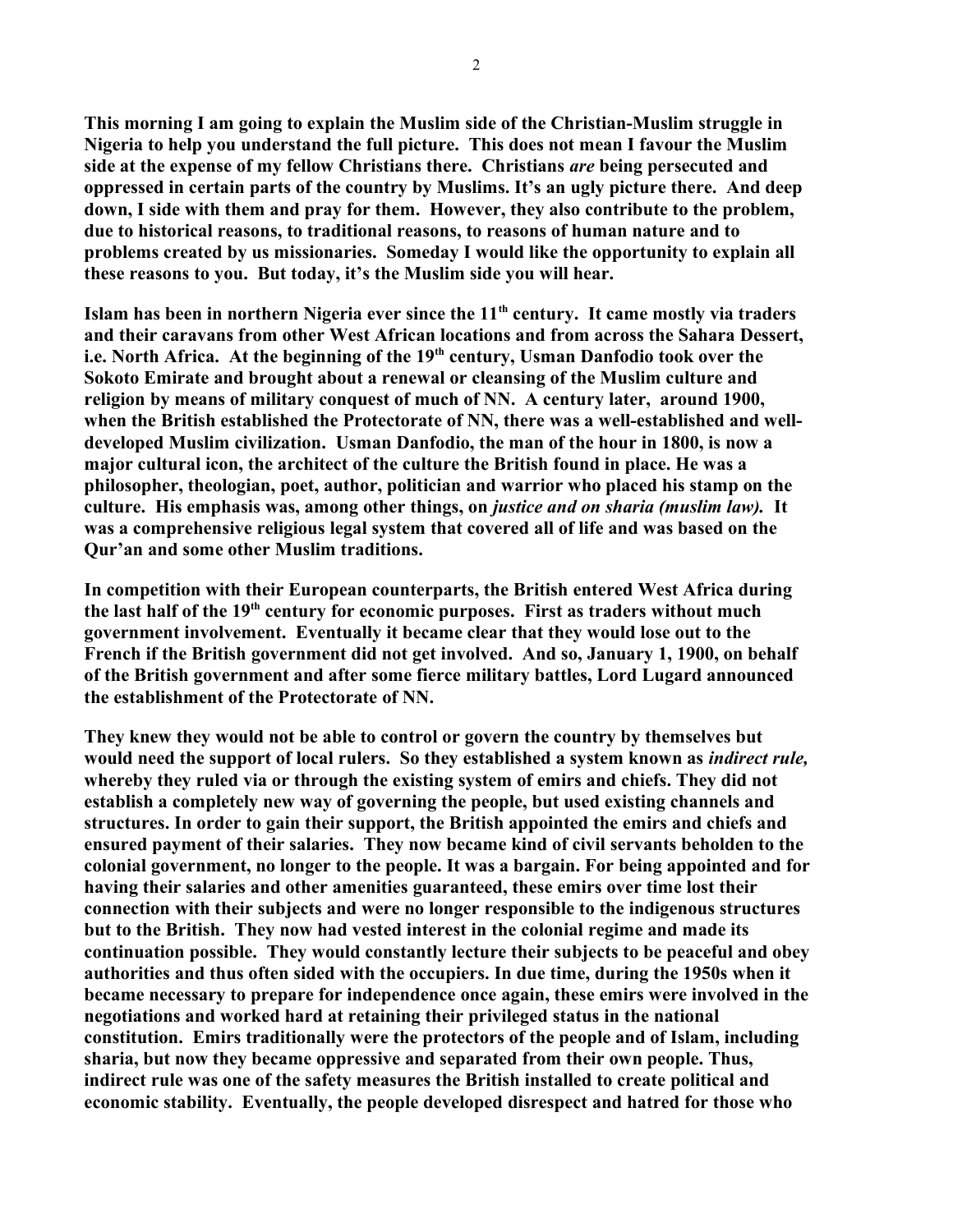**originally were meant to champion their interests. But it served British purposes. This bifurcation between elite and commoners made it a weak society. Indirect rule achieved its purposes.**

**A second measure was a promise known as** *lugard's promise***. The British knew that the Muslims were suspicious of these secular white rulers and that they had contempt for them because of their non-Muslim status. They feared that the British would interfere in their religion. To overcome this fear, Lugard made his famous promise in the presence of a large crowd. We, he promised,** *will not interfere with your religion***. It is reported that the crowd uttered a tremendous sigh of relief at hearing this promise.** 

**But there was a** *problem of interpretation***. This was a promise about religion to a Muslim people. When they heard the word "religion" come from Lugard's mouth, the audience heard something different from what Lugard meant. To them, the promise meant that the British would not interfere in their entire Muslim culture, including sharia law. But Lugard was a Western secular man with a narrow definition of religion. To him religion is what you do in church or mosque, at home and in your private life. It was that narrow slice of life, that part that plays no role in the marketplace or in politics, that he promised would not be affected. No one caught on to that very important difference.**

**A third measure the British took was to impose Muslim emirs on the people to the south, living in Nigeria's Middle Belt. They were living in tribal groupings and practiced animistic culture and religion called ATR. These people were non-literate and spoke a myriad of languages. They had little or no skills at public administration beyond their own individual tribe. The British were more comfortable with the Muslim literate culture. So, they grouped these tribes into various new political entities known as emirates or sultanates or, sometimes, simply into local government areas and appointed Muslim emirs over them.** 

**Now you must realize that, though this is all NN, the NN arrangement was brand new and imposed on them without their having any input. These Muslim emirs imposed on these smaller tribes were regarded as foreigners with a very different culture and who did not have the welfare of these tribes at heart. During the 19th century, before the British came, these Muslims had tried to subdue these tribes but had little success. Now they were given to them on a platter by the British. These non-native rulers did all they could to Islamize their subjects and favoured their Muslim subjects in appointments and licenses. They were oppressive and despised their non-Muslim subjects. While these Traditionalist still adhered to their ancient religions, this arrangement worked for some decades. But once their subjects became Christians and then pursued education, things changed. They no longer accepted this arrangement and eventually, during the post-colonial period, this led to violent riots and a lot of bloodshed that Nigeria is known for today.**

**in spite of the promise, The British** *did* **interfere in the culture—in education they started a secular system, the very thing Muslims abhorred and feared. They also introduced a controlled version of Western secular capitalist economics. But the worst was their** *legal interference***. In law, they came with their own British notions and even introduced a notion they officially called "***repugnancy***." Any Muslim law they did not like was declared repugnant and then voided to be replaced by a so-called more civilized British law. Legal**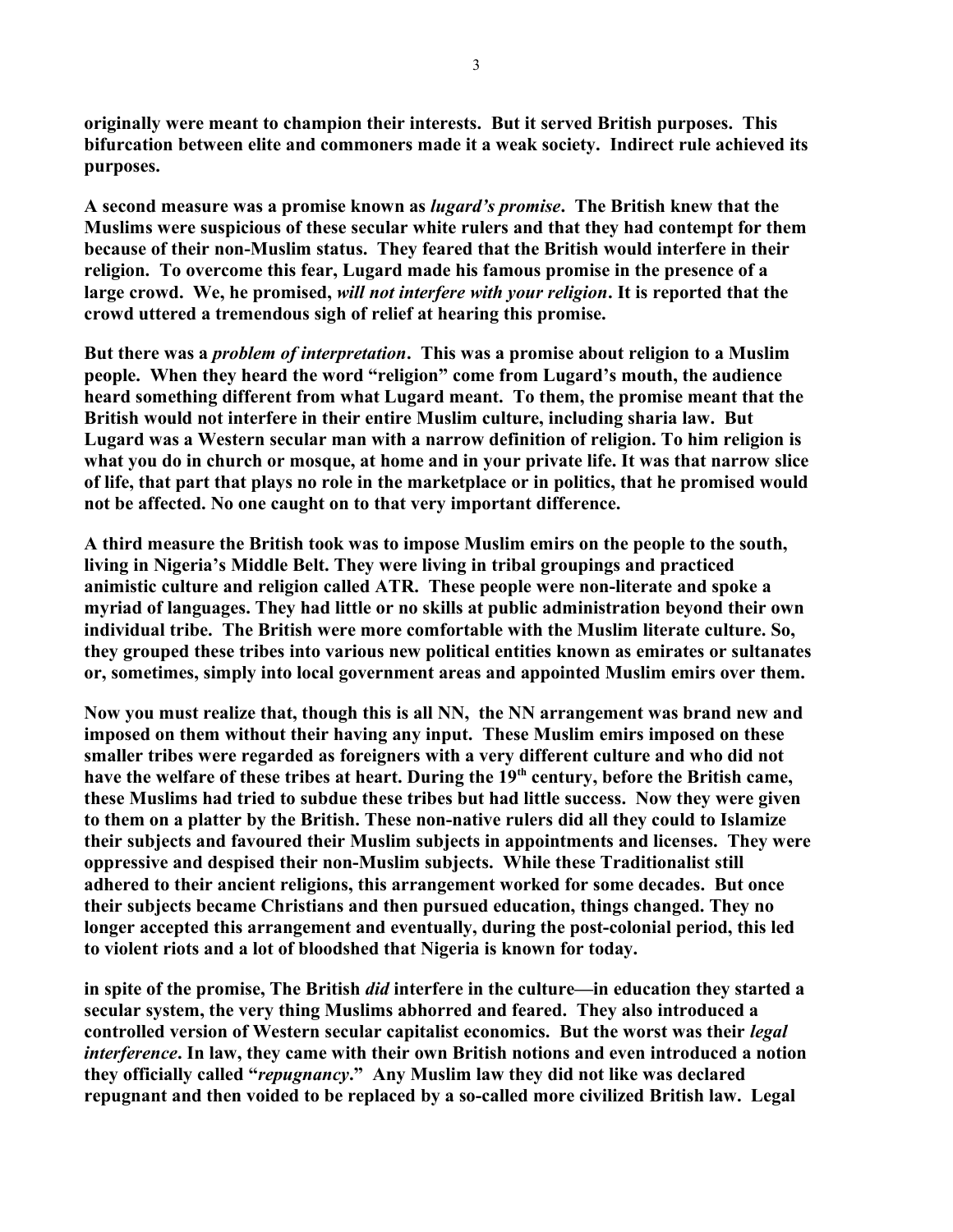**education was totally westernized and Nigerian lawyers were trained to dress, to think and to practice like Western lawyers. Legal education completely ignored the sharia as if it were worthless and did not exist. Among the educated Muslims, secularism set in as it has done among Christians in Canada and other Western nations. Though they remained Muslims and practiced the five Muslim pillars, in their social, political, economic and legal thinking they were completely secularized by stealth, step by step, unnoticed for a long time —much like us Western Christians.** 

**At first, Muslims did not realize what was happening. However, after independence, when they had to operate their British-inspired system by themselves, cracks began to appear. Christians with graduate degrees now were beginning to challenge Muslim hegemony. A whole series of Constituent Assemblies was conducted to make the Constitution and legal system more amenable to Nigerian culture. Abroad, Khomeini woke up the Muslim world in general as to the secular virus or poison pill that Muslims all over the world had swallowed.** 

**All these developments created a stirring in the hearts and minds of the Nigerian Muslim community. They heard all about it and woke up from their secular slumber. Their scholars began to write and to expose the secular lies with which the British had led them along and they became angry at the deceit. The increasing challenge from the emerging Christian community further contributed to their anger and frustration, especially when Christians under British appointed emirs began to revolt and demanded their removal. It is deeply ingrained in the Muslim soul that once you have control over an area or a people, you never release them. To be told they were oppressive and must go simply astounded them. Did they not bring them the blessings of Islam?** 

**The Muslims concluded that they had been had and they were not humoured.** *they began to demand a return to the more original pre-colonial sharia regime.* **They argued that a legal system must be based on the culture it seeks to regulate. A foreign legal system cannot work anywhere. They are supported in this argument by some of the highest legal scholars in the West. a legal system must be based on the local culture. All scholars, whether Christian, Muslim or secular, support this thesis without exception that I know of. So,**  *muslims have a real point in demanding a return to the old sharia regime and to do away with the foreign colonial legal system.*

**Nigerian** *Christians* **agree with this principle as well. They agree that the legal system has to evolve out of the local culture it seeks to regulate. However, they seek to apply it in a very strange and distorted way that I don't have time for today.**

**Around the turn of the millennium, the governor of Zamfara State in Nigeria declared the sharia as the basis of their legal system. Within a good year, 11 other northern Muslim states followed suit.** 

**Christians were up in arms. How can sharia be imposed on Christians? How can religious law be imposed on people not adhering to the religion? They demanded that Christians in the affected states not be subject to sharia but continue with their secular British system. That, after all, is a neutral, objective, rational system that is fair to all. Furthermore, they**